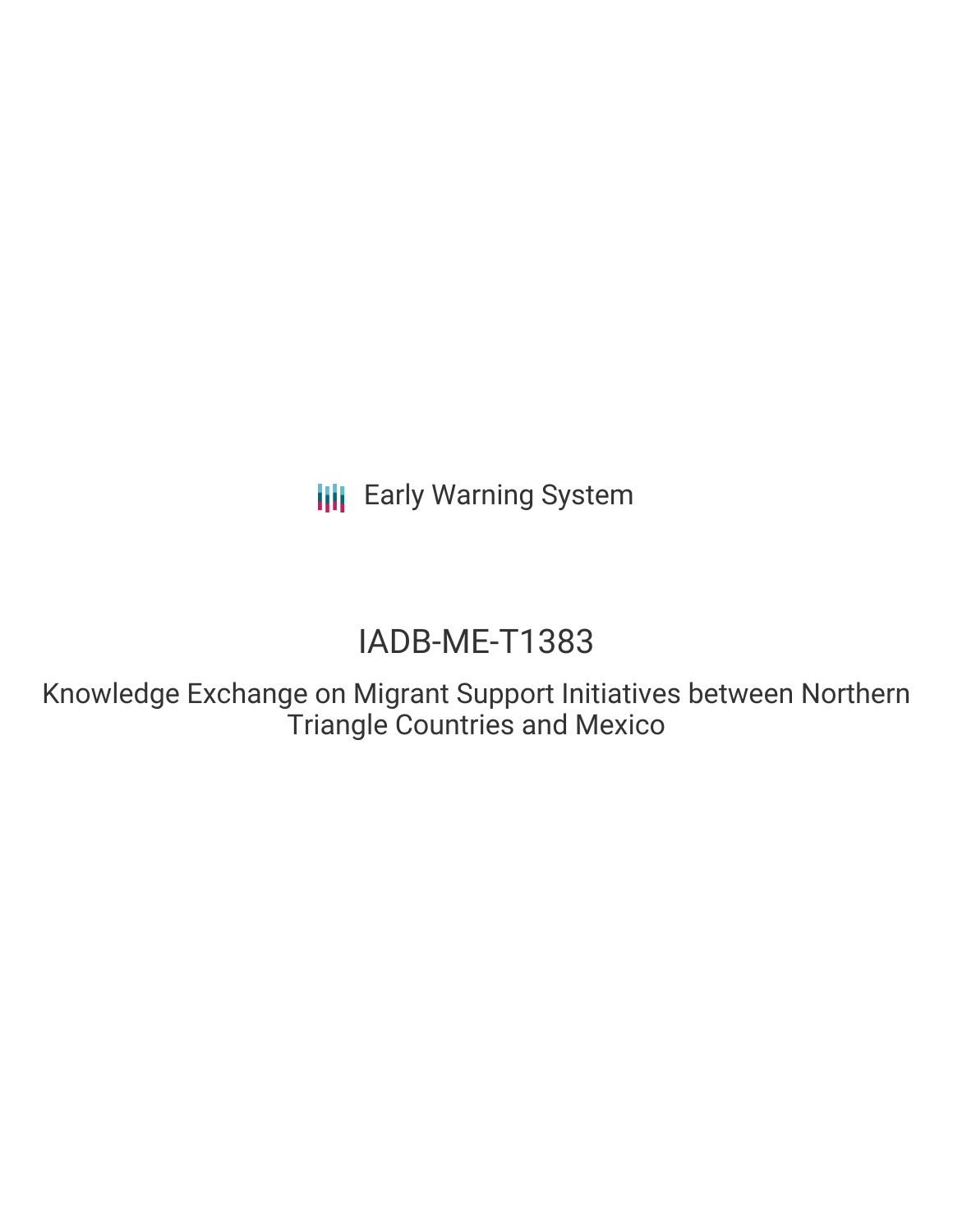

# Early Warning System

### **Quick Facts**

| <b>Countries</b>               | Mexico                                 |
|--------------------------------|----------------------------------------|
| <b>Financial Institutions</b>  | Inter-American Development Bank (IADB) |
| <b>Status</b>                  | Active                                 |
| <b>Bank Risk Rating</b>        | U                                      |
| <b>Voting Date</b>             | 2018-06-20                             |
| <b>Borrower</b>                | <b>Government of Mexico</b>            |
| <b>Sectors</b>                 | Law and Government                     |
| <b>Investment Type(s)</b>      | Grant                                  |
| <b>Investment Amount (USD)</b> | $$0.01$ million                        |
| <b>Grant Amount (USD)</b>      | $$0.01$ million                        |
| <b>Project Cost (USD)</b>      | \$ 0.01 million                        |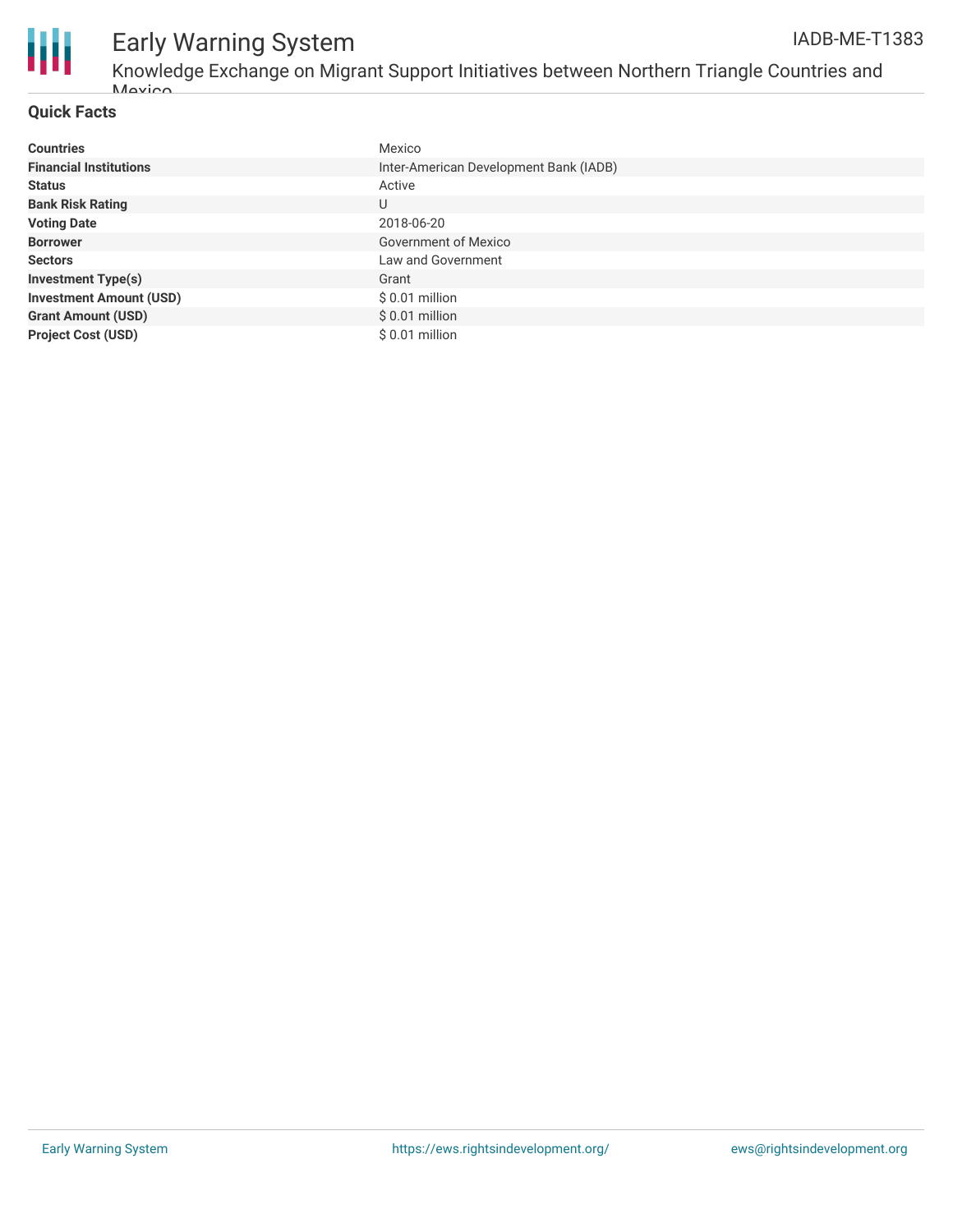

# Early Warning System

Knowledge Exchange on Migrant Support Initiatives between Northern Triangle Countries and  $M_{\odot}$ 

## **Project Description**

The Inter-American Development Bank has released little information on this project as of the time of writing. It states the following objectives for the project on its website:

- 1. Strengthen the knowledge and capacities of Northern Triangle foreign affairs officers (at chanceries as well as diplomatic and consular missions) on initiatives to support migrants in the United States, and planning eventualities for assisted return of nationals, as well as legal support.
- 2. Secure the commitment of the officials participating in the workshop to train colleagues at their chanceries and consulates and diplomatic missions, as well as to conduct informative sessions for their communities in the United States.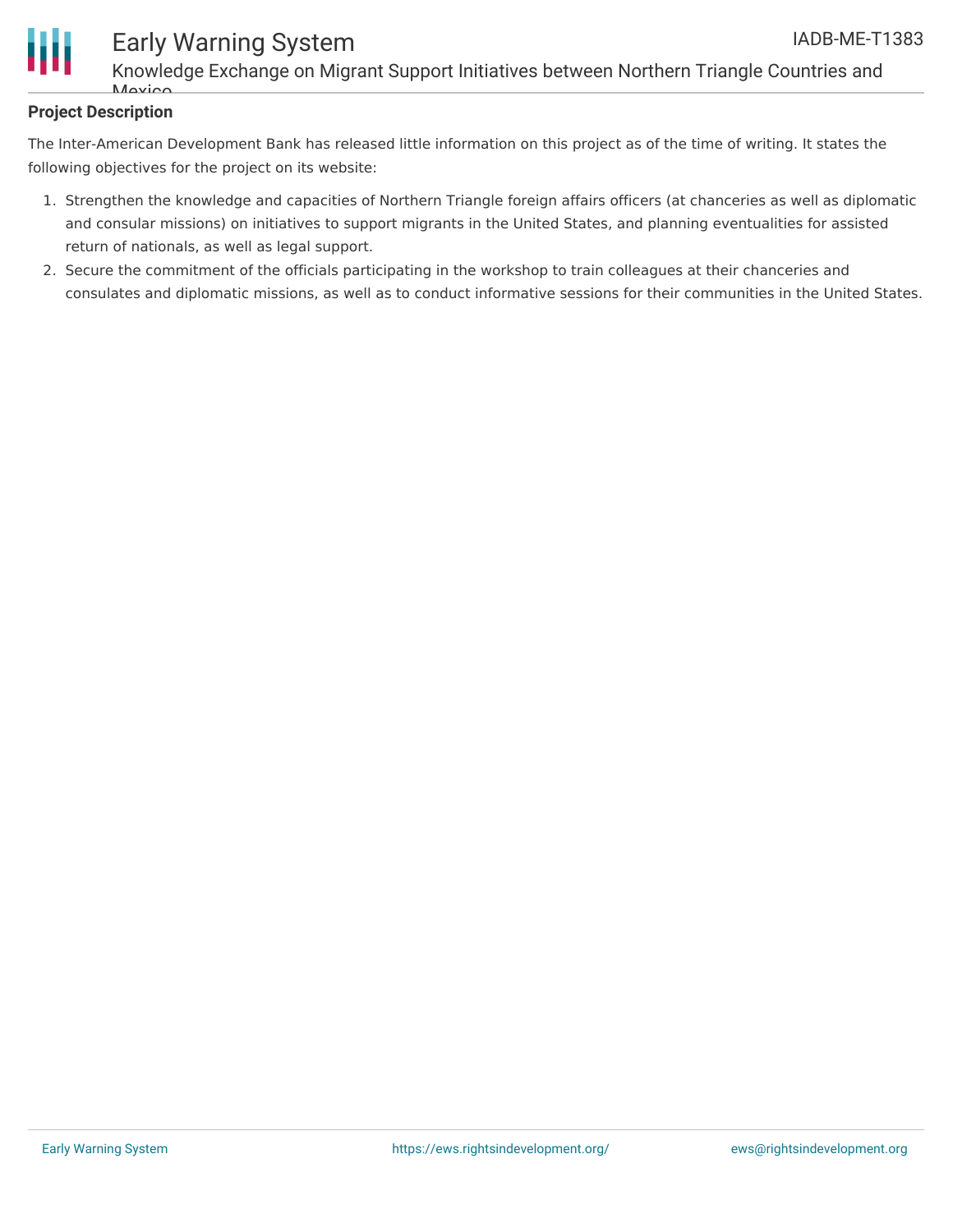

Knowledge Exchange on Migrant Support Initiatives between Northern Triangle Countries and **Mavion** 

## **Investment Description**

• Inter-American Development Bank (IADB)